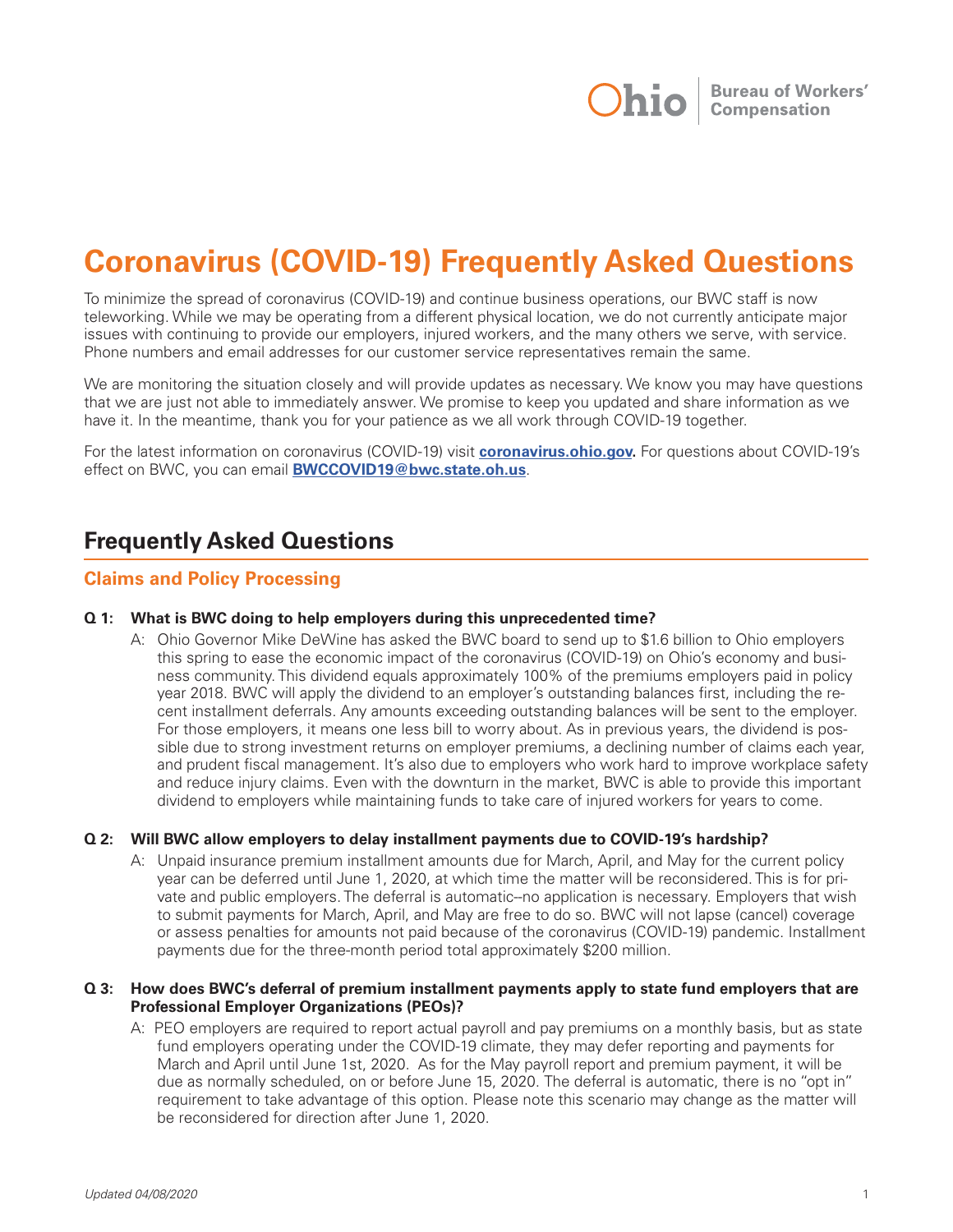#### **Q 4: How does this impact state fund clients of PEO employers?**

A: A client of a PEO employer must maintain active workers' compensation coverage throughout the duration of any type of PEO agreement. Client employers will be treated the same as all other state fund employers and will have the option to defer payments until June without a lapse in coverage.

#### **Q 5: If I contract COVID-19, is it a compensable workers' compensation claim?**

A: It depends on how you contract it and the nature of your occupation. Generally, communicable diseases like COVID-19 are not workers' compensation claims because people are exposed in a variety of ways, and few jobs have a hazard or risk of getting the diseases in a greater degree or a different manner than the general public. However, if you work in a job that poses a special hazard or risk and contract COVID-19 from the work exposure, BWC could allow your claim.

#### **Q 6: If I am quarantined due to COVID-19 can I receive workers' compensation wage replacement benefits?**

A: BWC can only pay compensation in an allowed claim for disability resulting from the allowed conditions. An executive order issued by Governor DeWine however, expands flexibility for Ohioans to receive unemployment benefits during Ohio's emergency declaration period. For more information on unemployment benefits go to: the **Ohio Department of Job and Family Services**.

#### **Q 7: Are you making determinations on new claims?**

A: Yes. Our staff will be teleworking and have access to our systems.

#### **Q 8: How will my benefits be extended when my doctor's office is closed, and they haven't completed my Medco-14?**

A: To minimize the chance of interruption of benefits for injured workers currently receiving temporary total compensation, staff have been instructed to continue payments to April 30, 2020.

#### **Q 9: Will my benefits be extended if I am participating in a rehab program?**

A: To minimize the chance of interruption of benefits for injured workers currently receiving living maintenance compensation, payment plans will continue to April 30, 2020.

#### **Q 10: Will my wage loss benefits be discontinued if I'm unable to complete the job searches?**

A: Job searches will be suspended until April 30, 2020 and all forms of wage loss payments (working wage loss/non-working wage loss, living maintenance wage loss) will be continued.

#### **Q 11: I have an Independent Medical Exam (IME) scheduled and it has been cancelled, will my benefits be suspended?**

A: No, your benefits will not be suspended. If you need to cancel the exam there will be no penalty for doing so. In the future, you will be notified of a rescheduled date.

#### **Q 12: How will BWC be handling 90-day and extent of disability IMEs?**

A: Currently, BWC is suspending all IMEs but we are exploring alternative means of obtaining medical evidence including "virtual" examinations. Claims staff will be setting up follow-up reminders.

#### **Q 13: Will I be able to speak with my claim representative?**

A: If you are represented by an attorney, call your attorney first. Staff will be monitoring voice mail on a limited basis, but the most efficient method of communication will be via email messaging. The email address for your claims service specialist (CSS) can be found on the bottom of any correspondence you have previously received or look up your claim **here**. For general questions, you may also call our call center at 1-800-OHIOBWC.

#### **Q 14: What happens if my claim is denied or my employer does not agree with my claim?**

A: The normal appeal process remains in place – parties to the claim will continue to have 14 days to appeal. The Ohio Industrial Commission (IC) will continue to have hearings. For the latest information visit the IC website at **www.ic.ohio.gov**.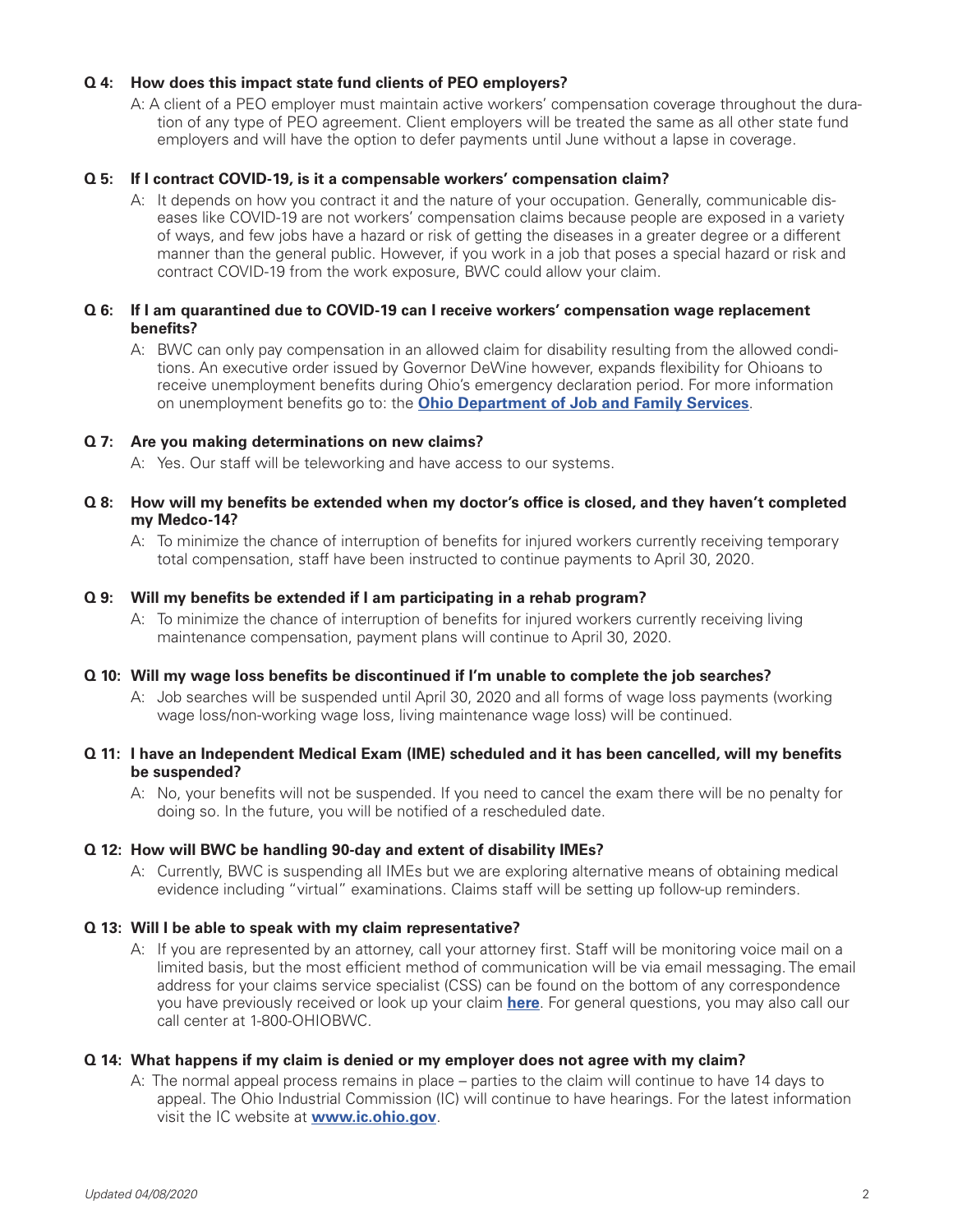#### **Q 15: Will my Ohio Industrial Commission hearing be cancelled?**

A: Please feel free to visit the IC website at **www.ic.ohio.gov** to view updated information and press releases.

#### **Q 16: Will I be able to pick up a check for a compensation payment in a local service office?**

A: After March 18, 2020, you will no longer be able to pick up your check from a local service office. We will address requests for overnight delivery on a case by case basis.

#### **Q 17: How will BWC handle additional allowance and Temporary Total (TT) entitlement requests that would ordinarily require an IME?**

A: BWC will continue processing additional allowance and TT entitlement requests and seek physician file reviews instead of IMEs when possible. BWC is also exploring alternative means of obtaining medical evidence including "virtual" examinations.

#### **Q 18: How is BWC addressing C-92 applications?**

A: Except for an increase to a percent of permanent disability (%PP) award these requests must be sent for an IME. While IMEs are temporarily suspended, BWC is exploring alternative means of obtaining medical evidence including "virtual" examinations.

#### **Q 19: Will BWC be extending program reporting/requirement completion deadlines?**

- A: BWC is waiving all safety education and training requirements for this policy year (July 1, 2019 June 30, 2020 for private employers) for participants in the following programs:
	- Drug Free Safety Program.
	- EM Cap Program.
	- Grow Ohio.
	- Industry Specific Safety Program.
	- One Claim Program.
	- Policy Activity Rebate Program.

Calendar year 2020 public employer program participant requirements will be reviewed in June.

Discounts offered through these programs will be applied automatically.

 Additionally, the annual report deadline submission for Drug Free Safety Program participants has been extended to June 1, 2020. More on these programs can be found at **bwc.ohio.gov**.

#### **Q 20: Will BWC be suspending audits of self-insuring (SI) and state fund (SF) employers?**

A: Yes, BWC has suspended face-to-face audits for both SI and SF employers. Paper and virtual audits will continue. We will be issuing temporary certificates to SI employers.

#### **Q 21: What are employers supposed to do about the classes that were cancelled? What about the ½ day classroom training?**

A: Employers are encouraged to take advantage of online classes for program requirements while we continue to assess other training options.

#### **Q 22: Will BWC extend the public employer taxing district (PEC) true-up grace period that ended March 16?**

A: BWC is reviewing policy and legal requirements pertaining to this issue.